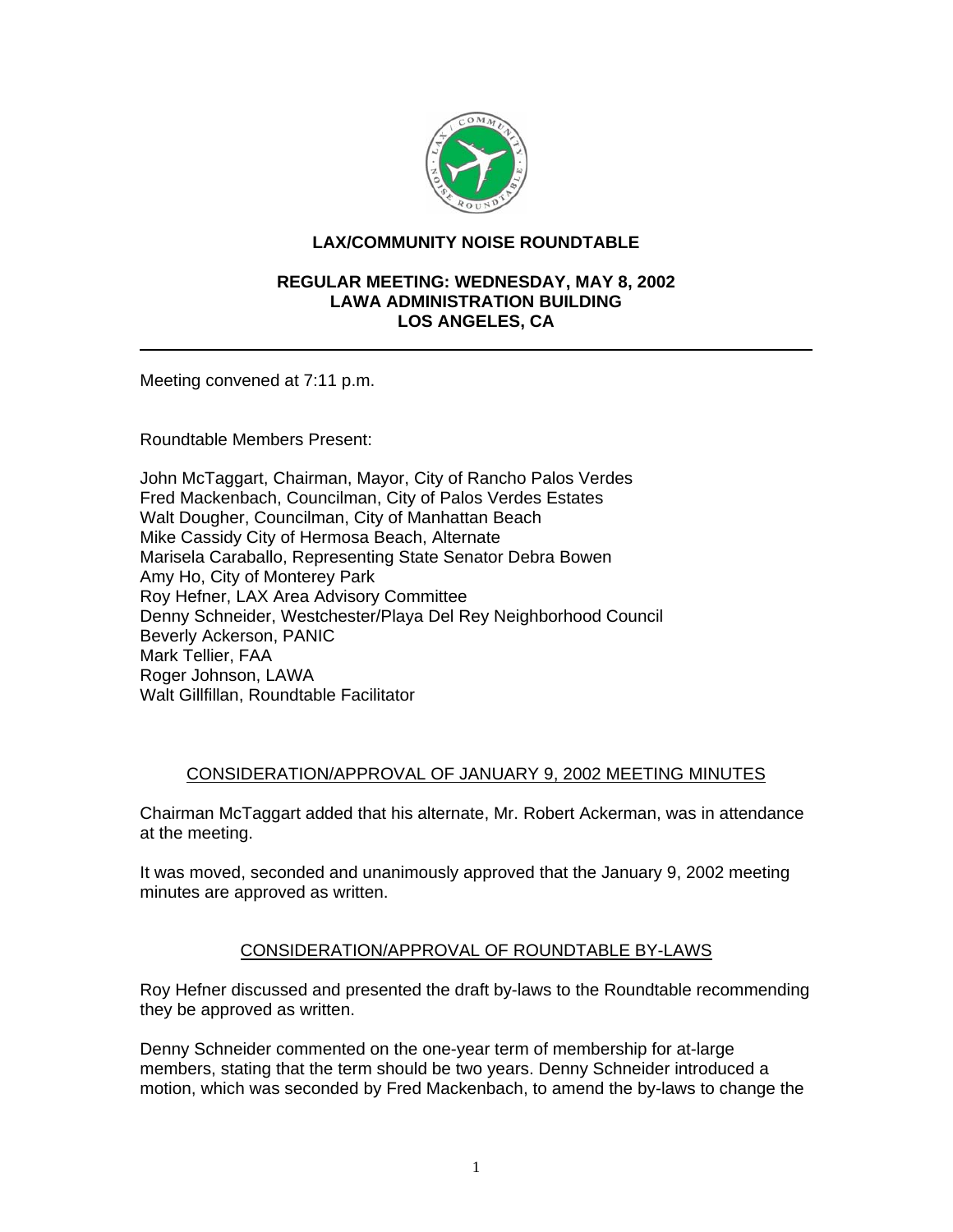1-year term for at-large members to 2 years. This motion passed. The by- laws will be changed to reflect this amendment.

Roger Johnson expressed concerns about the 25% for a quorum. He stated the quorum should be 50%, especially if a vote is to be taken regarding a position on legislation. He further stated that LAWA cannot vote on legislation due to a City Charter prohibition, therefore would have to abstain on any votes. Roger Johnson made a motion, seconded by Beverly Ackerson, to amend the by-laws to make a quorum 50%. This motion was defeated.

The Roundtable then voted on the main motion to approve the by-laws as amended. This motion passed, and the by-laws are adopted.

Chairman McTaggart then directed that an election for Roundtable Chairman and Vice Chairman be agendized for the July meeting.

## SELECTION OF POLICY AND LEGISLATIVE SUBCOMMITTEE CHAIRMAN

The Roundtable unanimously selected Roy Hefner as the Policy and Legislative Subcommittee Chairman.

## REPORT FROM FLIGHT TRACK DATA SUBCOMMITTEE

Mike Cassidy, Chairman gave the report on the April 10, 2002 Flight Track Data Subcommittee (FTDS) meeting. He handed a copy of the FTDS's Report to the Roundtable with the specific recommendations from the subcommittee regarding specified flight procedures to Chairman McTaggart.

The first item of discussion is the issue of east departures during times when LAX is in Over Ocean Operations (OOO). The number of operations during the 18-month period in which the data were examined indicates that less than 1% of the total number of departures from LAX during OOO were to the east. It was recommended that the Roundtable draft a letter asking LAWA's Executive Director to request that the Chief Pilots and Vice Presidents for Air Operations for the top 5 airlines be invited to a Roundtable meeting to explain why the east departures are necessary. It was moved, seconded and unanimously approved that the letter be prepared and submitted to LAWA's Executive Director. Roger Johnson then reported that the City Attorney for LAWA is in the process of drafting a BOAC resolution requesting the City Council adopt an ordinance requiring that all airlines that commit an east departure during OOO file a report with LAWA stating the reason for the east departure, the passenger load & cargo load and the destination of the aircraft.

The next section of the report covered the issue of the extended downwind arrivals to LAX that overfly Monterey Park at low altitudes. Monterey Park has requested an amendment of the workplan that would ask LAWA to provide data on an ongoing basis to quantify current and historical information regarding these overflights. However, LAWA only has 3 months worth of long-range data in its system, and this data is not archived. The historical/comparison data will have to come from the work done for the old FAA Task Force. There was a general discussion as to the reasons the aircraft are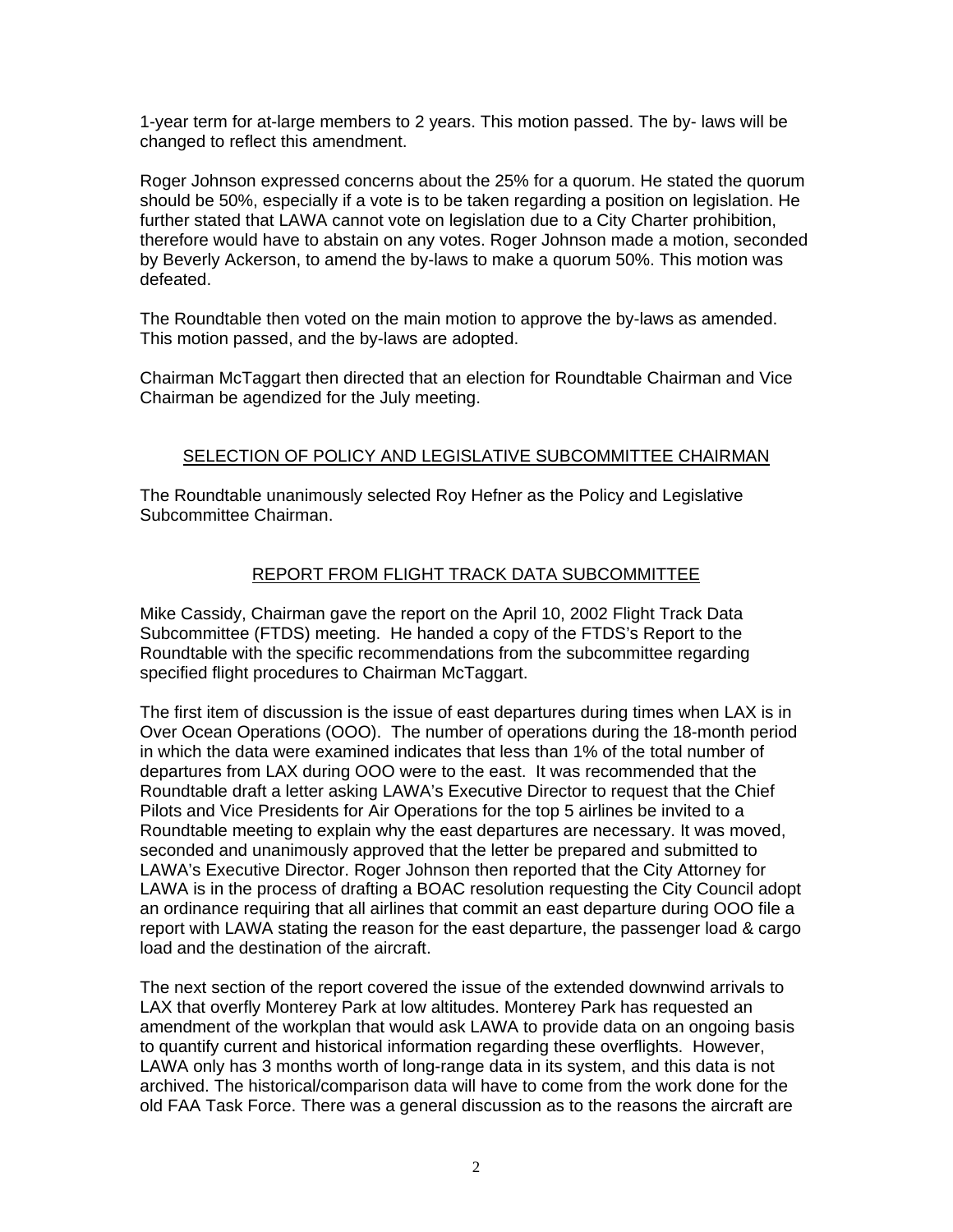turning over Monterey Park at altitudes of about 2500 ft. MSL including intercepting the ILS glide slope and the need to maintain required separation from the arrival flow to the south runways. The issue was raised about the south arrival flow being about 1000 ft. higher altitude than the north flow stream, and would it be possible to "flip" those altitudes. Mark Tellier stated that this may not be possible without shifting noise and would probably require and environmental impact review to accomplish.

The next item in the report is the overflight of aircraft executing a missed approach to the LAX south complex that overfly El Segundo. These go arounds occur at low altitudes over populated areas. This issue is the first item in a draft of a letter to FAA Regional Administrator Bill Withycombe asking them to evaluate the situation and to review and possibly change the procedures to reduce the noise impacts on the communities to the south of LAX. Mark Tellier stated that the only time this type of go around occurs is for safety reasons, when the FAA Tower is trying to avoid a conflict with a departing aircraft, or when it is necessary to avoid wake turbulence from a departing heavy aircraft that is less than the required 5 mile separation ahead of the arrival. The altitudes the aircraft fly during this procedure are dictated by the arrival picture. If the arrival stream is light the FAA can vector a go around into the arrival flow quickly. If the arrival flow is heavy, then they will climb to a higher altitude since they will have to fly further out to be sequenced into the arrival traffic stream. The Roundtable directed that the wording in the draft letter not be changed.

The next item is use of the LOOP departure with low flights over the coast. The letter being sent to Bill Withycombe is asking the FAA to move establishing an R-Nav procedure overlay for the LOOP to a higher priority. Walt Gilfillan gave a brief background on the LOOP and stated that the FAA should be able to establish the R-Nav relatively rapidly. Mark Tellier then gave a brief background of the FAA's procedures in establishing an R-Nav, stating that there is a huge backlog of these requests nationwide, and that any proposed R-Nav has to be cleared by a number of branches in the FAA, must be flight checked, and other administrative requirements must be fulfilled. He also stated that an environmental review is not required since the route is already being flown. He also stated that this is under the auspices of the National Airspace Redesign effort so it can be bumped up to the second highest priority level.

The last item is the BASET TWO and REEDER THREE arrival procedures that put aircraft over the beach cities. The request to the FAA will be to raise the minimum altitude when crossing the REEDR from 8,000 ft. to 10,000 ft. to provide noise relief to the beach cities.

It was moved, seconded and approved that the letter be sent to Bill Withycombe.

Mike Cassidy announced that the next meeting of the subcommittee would be held at 6:00 PM on Wednesday, date to be determined, in either the LAWA Board Room or the Board Briefing Room.

#### DISCUSSION/CONSIDERATION OF AB 2333

Roy Hefner discussed California Assembly Bill (AB) 2333 authored by Assemblyman Nakano of Torrance. The bill requires that Los Angeles, Orange, San Bernardino, and Riverside counties provide adequate air facilities or face being on a low priority for State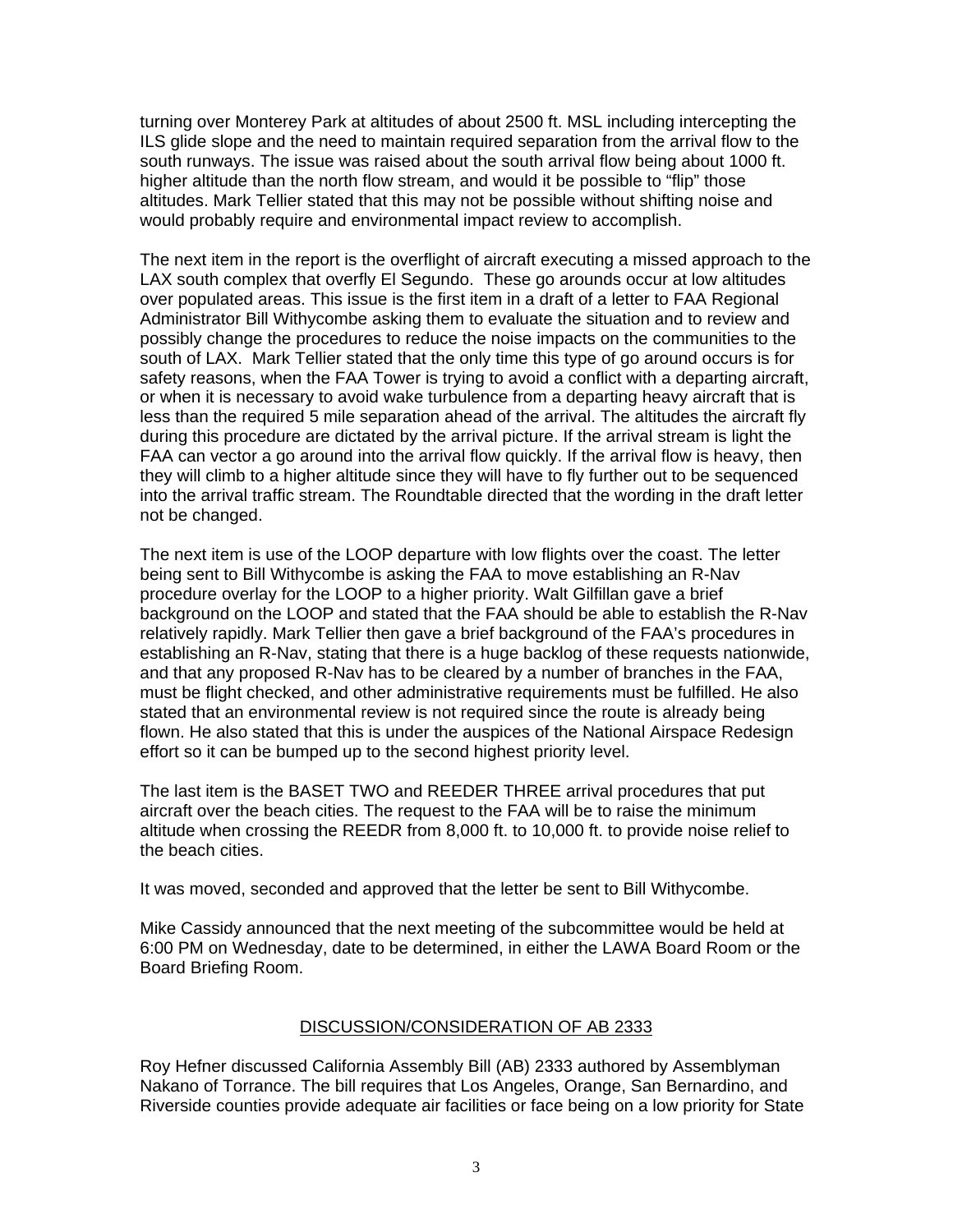transportation funds. This bill arose from the defeat of the El Toro airport in Orange County.

Roger Johnson stated that the Los Angeles City Council, including Councilwoman Ruth Gallanter, voted unanimously to oppose this bill unless amended. The position of the City Council is that the bill should be a statewide bill, instead of focusing on Southern California. The bill, as currently written, requires that each of the counties within the Southern California Association of Governments (SCAG) accept their fare share distribution of air traffic according to air passenger volumes assigned by the Regional Transportation Plan (RTP). In addition, the punitive language for failure of a county to accept its fair share has been stripped from the bill. The bill could actually require the expansion of LAX if the RTP is amended in 3 years and assigns El Toro's assigned passenger volume to LAX.

The motion to write a letter to the State Senate and the Assembly supporting AB 2333 was made by Roy Hefner and seconded. The motion was approved by a vote of 6 to 1 with LAWA abstaining.

## ROUNDTABLE MEMBER DISCUSSION

One Roundtable member commented about the minutes and was pleased about the public's comments now being shown in the minutes, and inquired as to why the person making the comment's name was not listed. Bob Holden replied that the names were not shown in the transcript so they could not be listed in the minutes.

A Roundtable member commented on the discussion during the January  $9<sup>th</sup>$  meeting of the various subcommittees, stating that no action had been taken. Bob Holden replied that the Roundtable did take an action, which is shown in the meeting minutes. The North Side and South Side Subcommittees were suspended; the Flight Track Data and Policy and Legislative Subcommittees were made ad hoc committees; and the Noise Subcommittee was made permanent. The point was raised that there is currently no Chairman for the Noise Subcommittee. It was decided by the Roundtable Chairman to agendize selection of the Noise Subcommittee Chairman for the July meeting.

## PUBLIC COMMENT

Lynn Jones of Ranch Palos Verdes inquired about the plan developed through the FAA Task Force to route all of the turboprops offshore bypassing the Palos Verdes Peninsula and wanted to know why it was not implemented. Mark Tellier replied stating that it was determined that moving all of the turboprops offshore could not be done without affecting the air traffic system. He also stated that a considerable number of turboprops have been moved offshore of the Peninsula.

James McCutchen of Westchester, representing the Republican Party Central Committee and the senior citizens in the area spoke about the new LAX Master Plan Alternative D and the opposition to it and the need for a regional airport approach.

Cecil Carpio of Inglewood commented about the lack of representation by Inglewood City officials at the Roundtable.